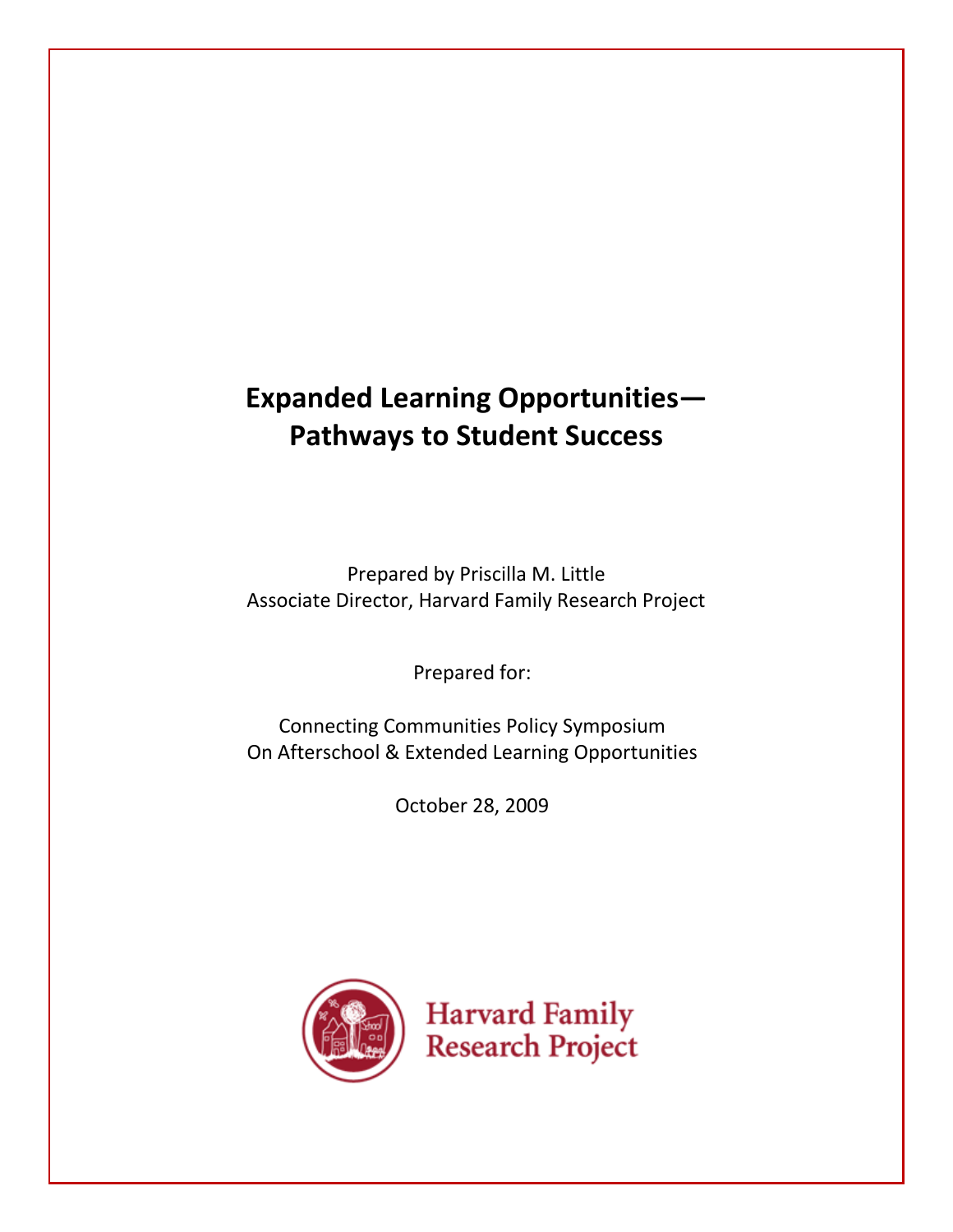# **Expanded Learning Opportunities—Pathways to Student Success**

There is growing momentum in the education policy arena to educate children and youth in all settings in which they learn and develop in more intentionally aligned ways. This momentum is creating a range of increasingly integrated education approaches at multiple levels, including those that rethink the use of time across the school day and year to support learning. Collectively, these approaches are refered to as **expanded learning opportunies** (ELO) (see text box). At the same time, increased investments in afterschool and summer learning over the past decade have resulted in a substantial evidence base about their academic, social, health, and other benefits; the evidence has created a strong case that such nonschool supports are important pathways to learning, particularly when they work in intentional alignment with schools to support student success. Yet, too often, these supports continue to be seen as "add-ons," not integral to in-school education efforts.

#### **Expanded Learning Opportunities in Massachusetts**<sup>1</sup>

Across the state there are a variety of expanded learning approaches being implemented. The unifying factor across these approaches is that they strive to support healthy learning and development by supporting and complementing in-school learning with positive out-of-school experiences. These approaches include:

*Afterschool programs:* structured programs that operate in the morning, the afternoon, or on weekends that coordinate with schools and provide children and youth supervised and safe activities designed to promote learning across time, contexts, and developmental stages.

*Summer learning programs*: structured programs and enrichment activities designed to supplement academic learning and promote enrichment opportunities during the nonschool summer months.

*Extended day and year schools*: school models that expand the traditional school day and calendar in order to balance the core curriculum with enrichment opportunities, often including afterschool programs.

*Community schools*: comprehensive public schools that provide a range of services and supports for children, youth, and families across the day and throughout the year.

*School–community networks*: intentional connections between schools and community organizations for the purpose of promoting and supporting students' learning needs.

For a complete review of new approaches to time and learning, see, Malone, H., Weiss, H., & Little, P. (In press). *Rethinking time and learning.* Cambridge, MA: Harvard Family Research Project.

Integrated learning efforts are not new; in fact, they served as the impetus for the  $21<sup>st</sup>$  Century Community Learning Centers (CCLC) program, which, for the past decade, has called for schools to work in partnership with community- and faith-based organizations. However, the past ten years have witnessed tremendous growth in ELO programs and initiatives aimed specifically at intentional partnerships between afterschool and summer programs and schools in order to support—but not replicate—in-school learning and development. This ELO policy brief describes the potential benefits of participation in afterschool and summer learning programs for students of all ages and highlights the possible benefits of strong partnerships for learning between schools and afterschool and/or summer programs. It concludes with a set of policy implications for considering different ELO approaches.

# **Expanded Learning Opportunities Can Support**  Student Success<sup>1</sup>

Evidence from a decade of national, state, and local research and evaluation studies on a range of approaches to delivering quality afterschool and summer experiences indicates that

#### **What is "Student Success"?**

21<sup>st</sup> century society necessitates a broadened definition of student success, one that goes beyond "the 3 Rs" and includes the development of skills such as effective communications skills; the ability to develop and sustain interpersonal relationships at school, at work, and at home; the ability to solve complex problems; and the development of a strong sense of self.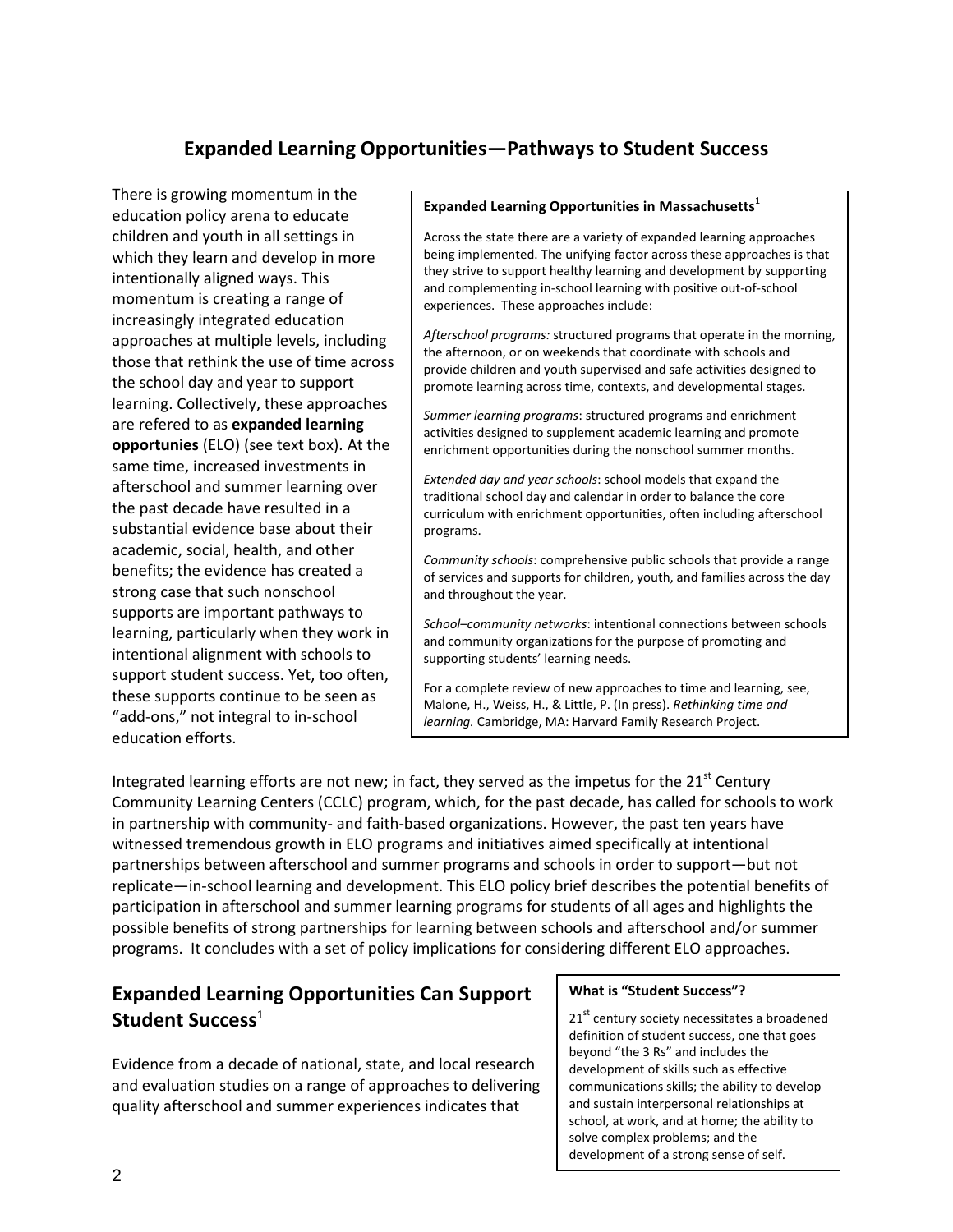they have the potential to positively impact learning and academic success. Relative to participation in other afterschool arrangements (such as self-care or sibling care), participation can result in less disciplinary action; lower dropout rates; better academic performance in school, including better grades and test scores; greater on-time promotion; improved homework completion; and improved work habits.<sup>2</sup> Further, there is growing recognition that afterschool is important not just for elementary students, whose parents need supervision for their children when they are not in school, but also for middle and high school youth, whose participation in afterschool programs can help keep them connected to positive role models and learning and engaged in their education at a time when many are beginning to disengage from schools.

Afterschool programs can also promote social, prevention, and wellness outcomes which contribute to in-school success. In fact, many of the studies which have found academic gains through afterschool programs have also found gains in other developmental domains, which suggests that academic success is integrally related to a student's social, emotional, behavioral, and physical status.<sup>3</sup>

The evidence for summer learning is equally compelling. When students actively participate in summer programs, and particularly when they are encouraged to participate by their families, they stand to improve their reading and math levels going into the next grade, as well as their standardized test scores.<sup>4</sup> In addition, academically focused summer programs help students successfully transition into the next grade level, a benefit attributable to smaller class size, individualized learning, and personal attention by teachers, all of which might not be available to students during the academic year.<sup>5</sup>

Several national, state, and local studies of afterschool and summer programs confirm these findings:

The two-year longitudinal *Study of Promising After-School Programs* examined the effects of participation in quality afterschool programs among 3,000 elementary and middle school students in afterschool programs located in 14 cities and eight states. Results from that study indicate that the students who participated in quality afterschool programs, alone or in combination with other structured afterschool opportunities, demonstrated significant gains in standardized math test scores, compared to their peers who were regularly unsupervised after school. Further, regular participation in afterschool programs was associated with improvements in work habits and task persistence.<sup>6</sup>

The *Massachusetts Afterschool Research Study*, which collected data on over 4000 children and youth attending 78 afterschool programs across the state, found that well-organized activities with clear routines can promote both staff and youth engagement and thereby facilitate highquality learning opportunities, which in turn can lead to positive youth outcomes.<sup>7</sup>

The *Transition to Success Pilot Project* (TSPP) in Boston coordinated afterschool services with intensive academic tutoring and a range of family and support services. Its quasi-experimental evaluation revealed that participation resulted in improved grades in reading and reduced absenses from school. Further, three-quarters of parents of TSPP students declared that the program helped them connect with their child's teachers and that their involvement in their child's school increased because of their child's involvement in this afterschool program. <sup>8</sup>

Evaluations of *Citizen Schools*, which provides hands-on apprenticeships, academic skill-building, leadership skills development, and homework help, found that participants outperformed comparable non-participants on many measures of academic success, such as selecting higher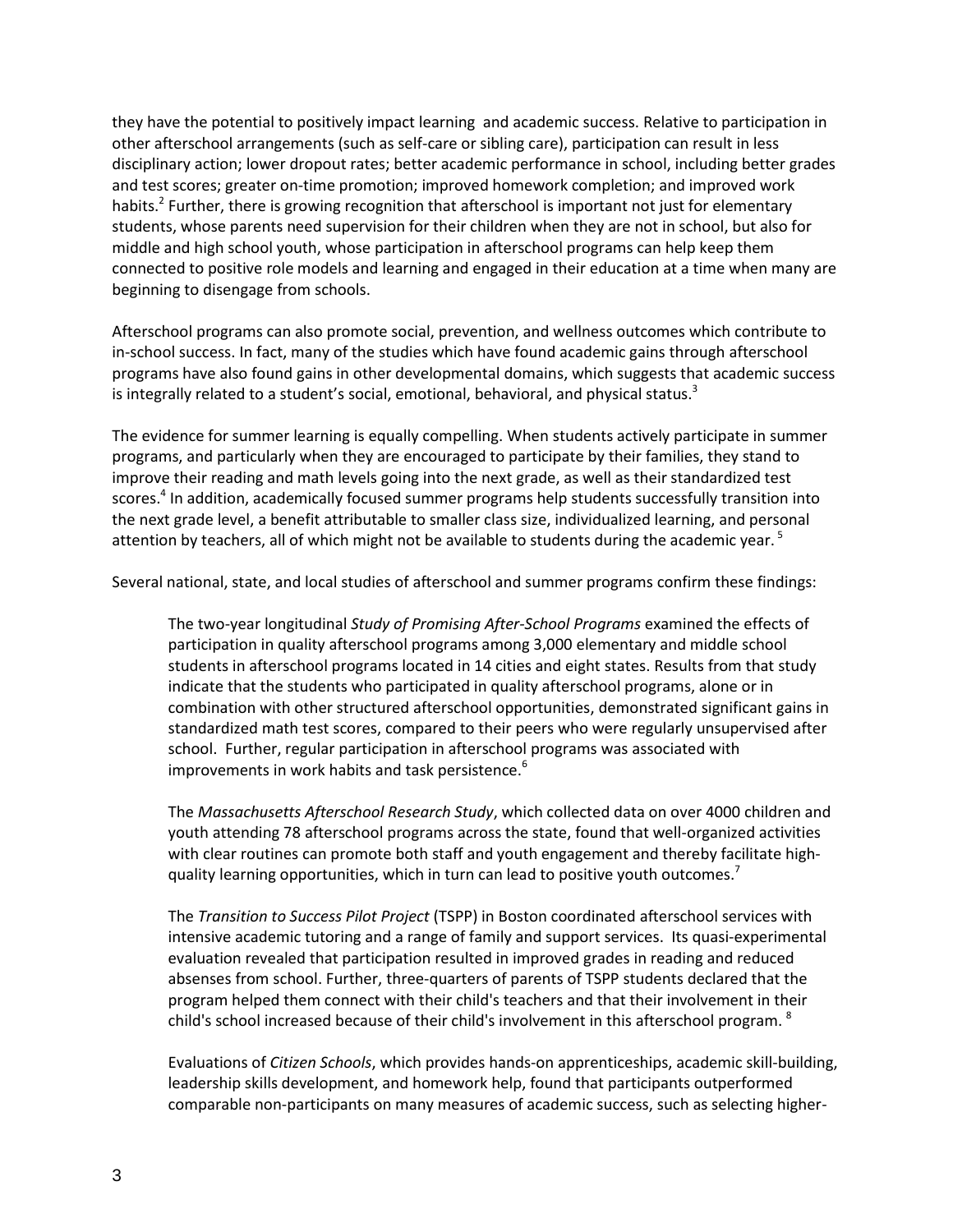quality high schools, school attendance, promotion rates, lower suspension rates, and some measures of grades and test scores.<sup>9</sup>

A random assignment evaluation of *BELL's* (*Building Educated Leaders for Life*) 1,000 elementary school students who attended the summer programs in Boston and New York in 2005 found that the intervention helped students gain a month's worth of reading skills compared to the control group. 10

A key message from many of the studies of afterschool and summer programs and initiatives is that such programs support student success when they afford children and youth opportunities to learn and practice new skills through hands-on, experiential learning in project-based afterschool programs, which complement, but do not replicate, in-school learning. Extra time for academics alone may be necessary but may not be sufficient to improve academic outcomes. Balancing academic support with a variety of engaging, fun, and structured extracurricular or co-curricular activities that promote youth development in a variety of real-world contexts appears to support and improve academic performance.

# **Expanded Learning Partnerships Benefit Students and Families, Schools, and Community Partners**

Evidence is mounting that sustained participation in a quality ELO programs that have strong connections to schools and to families yields the greatest gains for program participants.<sup>11</sup> In addition to better supporting student success as described above, ELO partnerships can serve to strengthen, support, and even transform individual partners, resulting in improved program quality, more efficient use of resources, and better alignment of goals and curricula among partners. Effective partnerships are those in which each partner experiences the value-added of working with the other entity.  $^{12}$ 

Strong school–afterschool/summer partnerships **benefit students and families** in important ways beyond the academic support described above:

- Provide continuity of services across the day and year, easing school transitions
- Facilitate access to a range of learning opportunities and developmental supports
- Facilitiate information-sharing about specific students to best support individual learning
- Provide family members with alternative entry points into the school day to support their student's learning

Partnerships with afterschool and summer learning **can help schools**:

The *Massachusetts Afterschool Research Study* found that afterschool programs with stronger relationships with school teachers and principals were more successful at improving students' homework completion, homework effort, positive behavior, and initiative. This may be because positive relationships with schools can foster high-quality, engaging, and challenging activities, and also promote staff engagement (Intercultural Center for Research in Education et al., 2005).

- Provide a wider range of services and activities, particularly enrichment and arts activities, that are not available during the school day
- Support transitions across the school years, particularly from middle to high school
- Reinforce concepts taught in school
- Improve school culture and community image through exhibitions and performances
- Gain access to mentors and afterschool staff to support in-school learning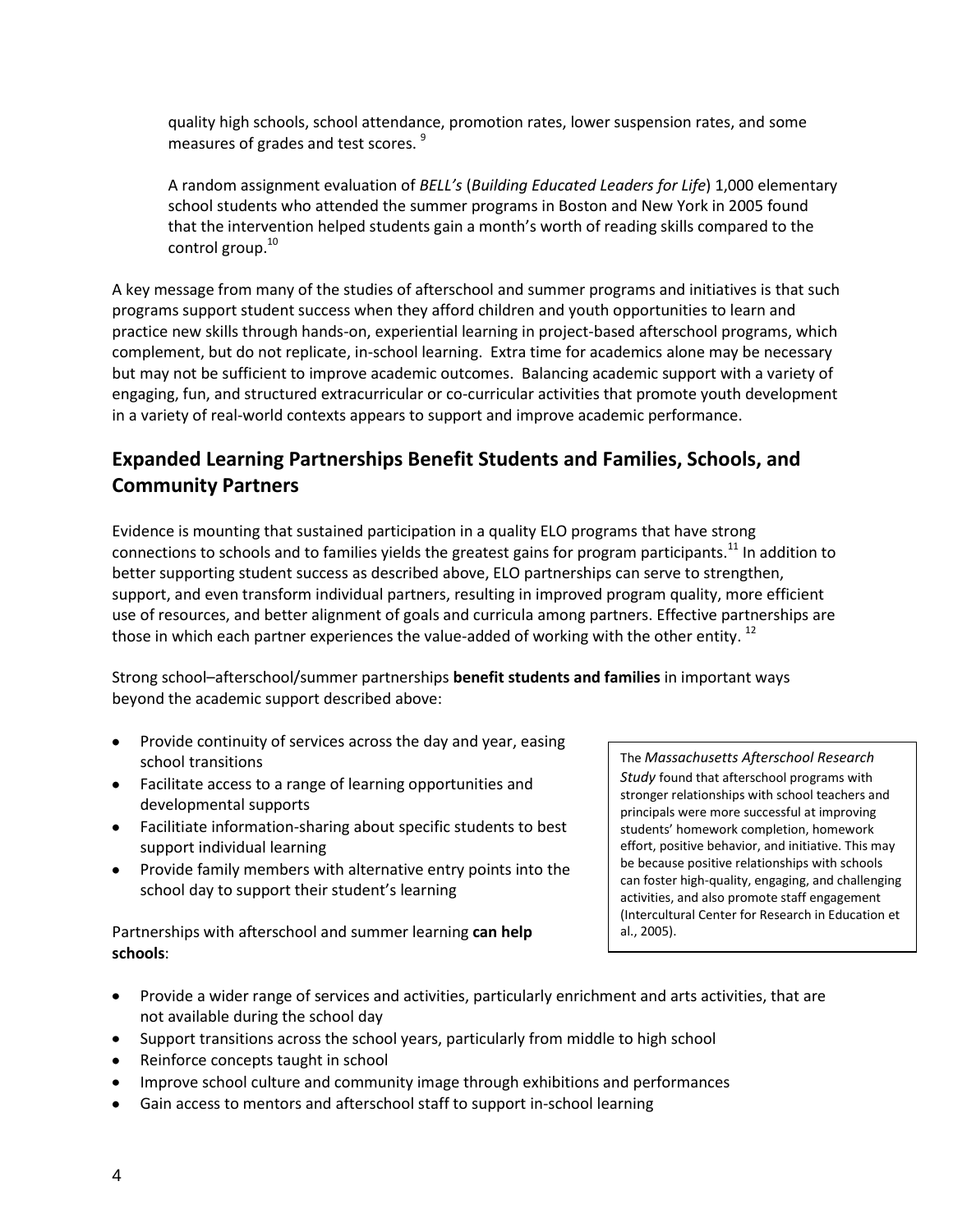Partnerships with schools **can help afterschool and summer programs**:

- Gain access to and recruit groups of students most in need of support services
- Improve program quality and staff engagement
- Foster better alignment of programming to support a shared vision for learning
- Maximize resource use such as facilities, staff, data, and curriculum

## **The Promise of Expanded Learning Opportunities for Education Reform**

The research warrant for afterschool and summer learning programs is clear: Children and youth who participate in well-implemented programs and activities outside of school are poised to stay enrolled longer and perform better in school than their peers who do not attend such programs. Further, emerging research indicates that when schools and afterschool programs partner to support student success, all parties stand to benefit. The time is ripe to move afterschool and summer learning programs into the mainstream of education reform efforts, implementing and testing a variety of expanded learning opportunity models aimed at forging new and sustainable partnerships with schools in support of learning. However, doing so requires states to embrace a range of ELO approaches that are designed to best meet the needs of students, families, and communities. Key factors to consider when adopting an ELO approach are as follows:

### **Participation in ELO is in part predicated on the choices families and young people make about how to use their time.**

- $\bullet$ How can choice be built into ELO options to ensure that programs are responsive to the needs of working families and youth participants alike?
- Will participation be voluntary or mandatory?
- How can ELO ensure that older youth have the opportunities for choice which research indicates are requisite to sustained participation and engagement?

**Quality afterschool and summer environments foster inquiry, critical thinking, and engagement in learning, and these features can support a range of positive academic and developmental outcomes. As such, they are uniquely poised to support in-school learning and development without replicating the school day.** 

- How can the research-based practices known to be effective in afterschool programs be  $\bullet$ adopted more broadly within and across ELO models and approaches?
- Are there elements of quality environments that all ELO partners should implement?

### **With scarce resources, many providers are competing to develop ELO partnerships with schools as a sustainability strategy.**

- How do schools choose the "right" partners?
- How many partners are necessary to provide a full range of learning supports?

### **In ELO partnerships there is shared accountability for learning outcomes.**

- How can an accountability structure be developed that considers the contributions of all ELO partners?
- Are there outcomes that all partners can agree to work toward?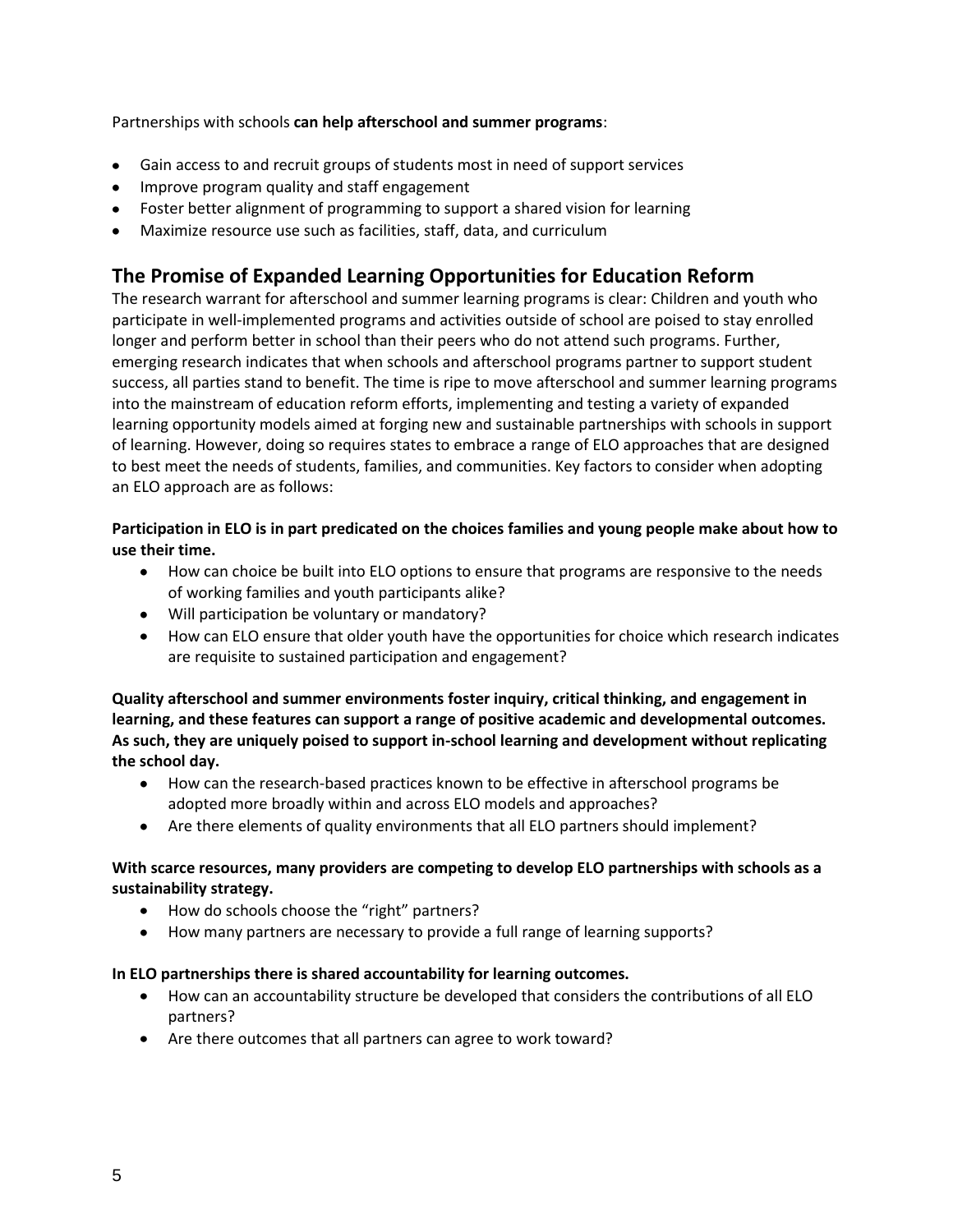<sup>5</sup> Cooper, H., Nye, B., Charlton, K., Lindsay, J., & Greathouse, S. (1996). The effects of summer vacation on achievement test scores: A narrative and meta-analytic review. *Review of Educational Research, 66*(3), 227-268.

6 Vandell, D., Reisner, E., & Pierce, K. (2007). *Outcomes linked to high-quality after school programs: Longitudinal findings from the study of promising practices.* Irvine, CA: University of California and Washington, DC: Policy Studies Associates.

7 Intercultural Center for Research in Education, & National Institute on Out-of-School Time (2005*). Pathways to Success for Youth: What Works in Afterschool: A Report of the Massachusetts Afterschool Research Study (MARS).* Boston, MA: United Way of Massachusetts Bay.

<sup>8</sup> Massachusetts 2020. (2004). *Research report: The Transition to Success Pilot Project*. Boston, MA: Author. Available a[t www.mass2020.org/finaltransition.pdf](http://www.mass2020.org/finaltransition.pdf)

9 Espino, J., Fabiano, L., & Pearson, L. M. (with Kirkwood K. P., Afolabi, K., & Pasatta, K.). (2004). *Citizen Schools: Evidence from two student cohorts on the use of community resources to promote youth development. Phase II report of the Citizen Schools evaluation*. Washington, DC: Policy Studies Associates; Fabiano, L., Pearson, L. M., & Williams, I. J. (2005). *Putting students on a pathway to academic and social success: Phase III findings of the Citizen Schools evaluation*. Washington, DC: Policy Studies Associates; Fabiano, L., Pearson, L. M., Reisner, E. R., & Williams, I. J. (2006). *Preparing students in the middle grades to succeed in high school: Findings from Phase IV of the Citizen Schools evaluation*. Washington, D.C.: Policy Studies Associates.

[www.policystudies.com/studies/youth/Citizen%20Schools%20Phase%20IV%20Final%20Report\\_12-26-06.pdf](http://www.policystudies.com/studies/youth/Citizen%20Schools%20Phase%20IV%20Final%20Report_12-26-06.pdf)

<sup>10</sup> Chaplin, D., & Capizzano, J. (2006). *Impacts of a summer learning program: A random assignment study of Building Educated Leaders for Life (BELL)*. Washington, DC: The Urban Institute. Retrieved August 12, 2006 from [http://www.urban.org/UploadedPDF/411350\\_bell\\_impacts.pdf](http://www.urban.org/UploadedPDF/411350_bell_impacts.pdf)

 $11$  Little, P., Wimer, C., & Weiss, H.B. (2008).

<sup>12</sup> Harvard Family Research Project. (in press*). Partnerships for learning.* Cambridge, MA: Author.

<sup>1</sup> Adapted from Weiss, H., Little, P., Bouffard, S., Deschenes, S., & Malone, H. (2008). *The federal role in out-ofschool learning: After-school, summer learning, and family involvement as critical learning supports*. Paper commissioned by the Center on Education Policy. Cambridge, MA: Harvard Family Research Project.

<sup>2</sup> Little, P., Wimer, C., & Weiss, H. B. (2008). *After school programs in the 21st century: Their potential and what it takes to achieve it.* Cambridge, MA: Harvard Family Research Project.

<sup>&</sup>lt;sup>3</sup> Little, P., Wimer, C., & Weiss, H.B. (2008). Granger, R. T., & William T. Grant Foundation. (2008). After-school programs and academics: Implications for policy, practice, and research. *Social Policy Report, XXII*(2).

<sup>4</sup> Learning Point Associates. (2005). *Ten years of research on adolescent literacy, 1994-2004: A review*. Naperville, IL: Author